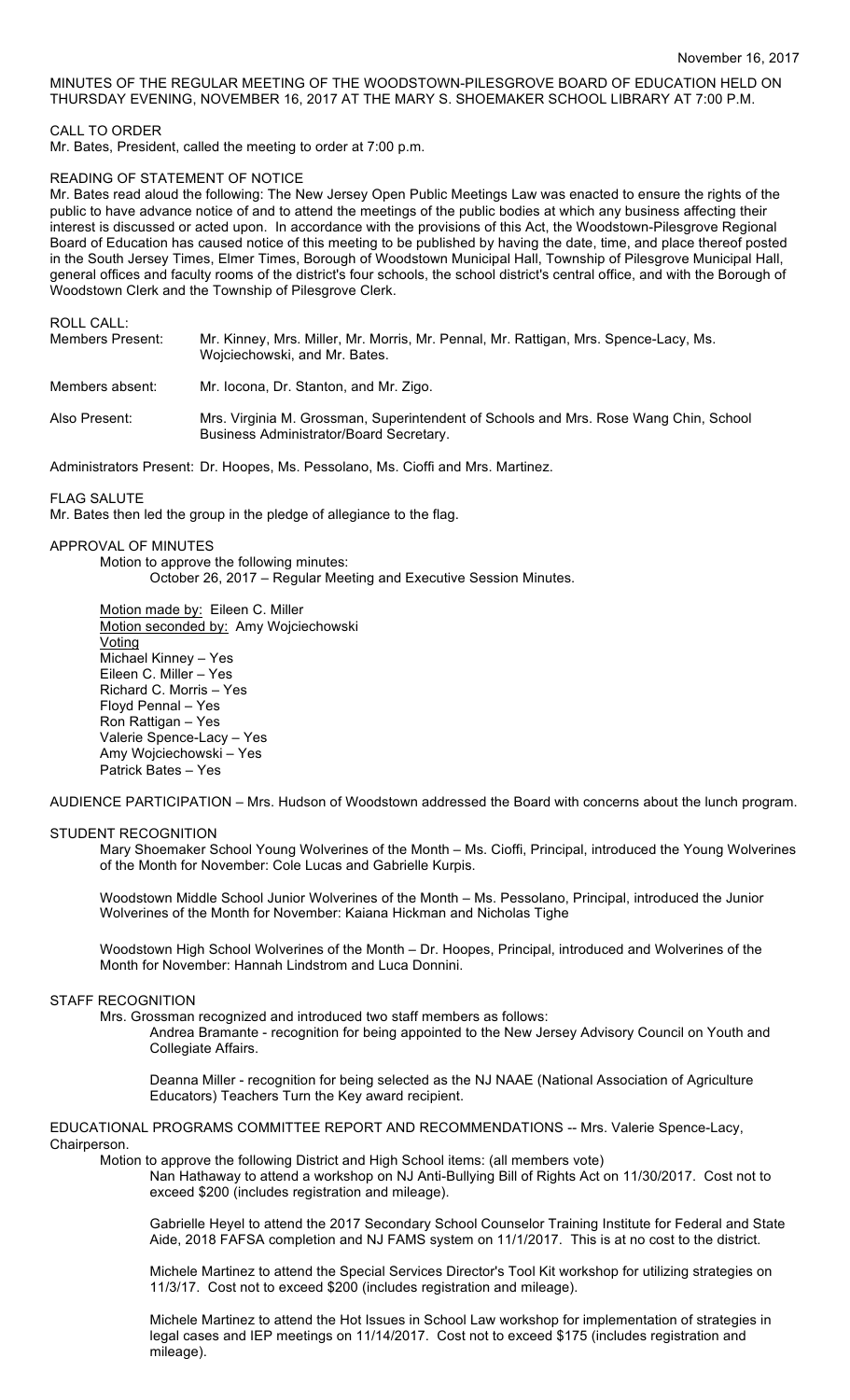Chris Snyder to attend the NJPSA Council Meeting on 12/8/2017. Cost not to exceed \$60.

Home instruction for student ID# 17113313548 from 1/2/2018 through approximately 3/6/2018 for medical reasons.

High School field trip list for the month of November. (see page \_\_\_)

Fund Raiser additions to the 2017-2018 list. (see page \_\_\_)

Motion made by: Valerie Spence-Lacy Motion seconded by: Eileen C. Miller Voting Michael Kinney – Yes Eileen C. Miller – Yes Richard C. Morris – Yes Floyd Pennal – Yes Ron Rattigan – Yes Valerie Spence-Lacy – Yes Amy Wojciechowski – Yes Patrick Bates – Yes

Motion to approve the following Middle School, Shoemaker School, and Roper Early Childhood Learning Center items (voting not applicable to sending district representatives):

Harassment, Intimidation and Bullying report dated 10/16/2017 through 11/7/2017 and to provide notification letters as required to the parents/guardians advising that this information has been provided to the Board of Education.

Tracy Demarest to attend 8 sessions of the Preschool Training Series - Improving the Preschool Classroom for Students with Disabilities. The meetings are at no cost to the district.

Julie Filipponi to attend 8 sessions of the Preschool Training Series - Improving the Preschool Classroom for Students with Disabilities. The meetings are at no cost to the district.

Middle School field trip list for the month of November 2017 List. (see page \_\_\_)

Shoemaker field trip list for the month of November 2017 List. (see page )

Christine Carpenter to monitor Holly Kitchen for her Health Internship from 1/2/2018 through 4/9/2018. (NOTE: Ms. Carpenter is replacing Shelley Mealey who was previously approved in July 2017.)

Approval of Erica Lucchesi from Wilmington University to complete Practicum/Field Observation in elementary education with Danielle Dickson (Shoemaker) from 1/16/2018 through 5/6/2018.

Additions to the 2017-2018 fundraiser list. (see page )

Uniform State Memorandum of Agreement Between Education and Local Enforcement Officials for the 2017-2018 school year.

Motion made by: Valerie Spence-Lacy Motion seconded by: Eileen C. Miller Voting Eileen C. Miller – Yes Floyd Pennal – Yes Ron Rattigan – Yes Valerie Spence-Lacy – Yes

Amy Wojciechowski – Yes Patrick Bates – Yes

POLICY COMMITTEE REPORT AND RECOMMENDATIONS -- Mr. Robert Iocona, Chairperson.

Motion to approve and adopt the following policies for second reading: Policy 3541.33 - Transportation Safety

Policy 6114 - Emergencies and Disaster Preparedness

Policy 6145/6145.2 - Intramural Competition; Interscholastic Competition

Policy 6163.1 - Media Center/Library

Motion made by: Floyd Pennal Motion seconded by: Amy Wojciechowski Voting Michael Kinney – Yes Eileen C. Miller – Yes Richard C. Morris – Yes Floyd Pennal – Yes Ron Rattigan – Yes Valerie Spence-Lacy – Yes Amy Wojciechowski – Yes Patrick Bates – Yes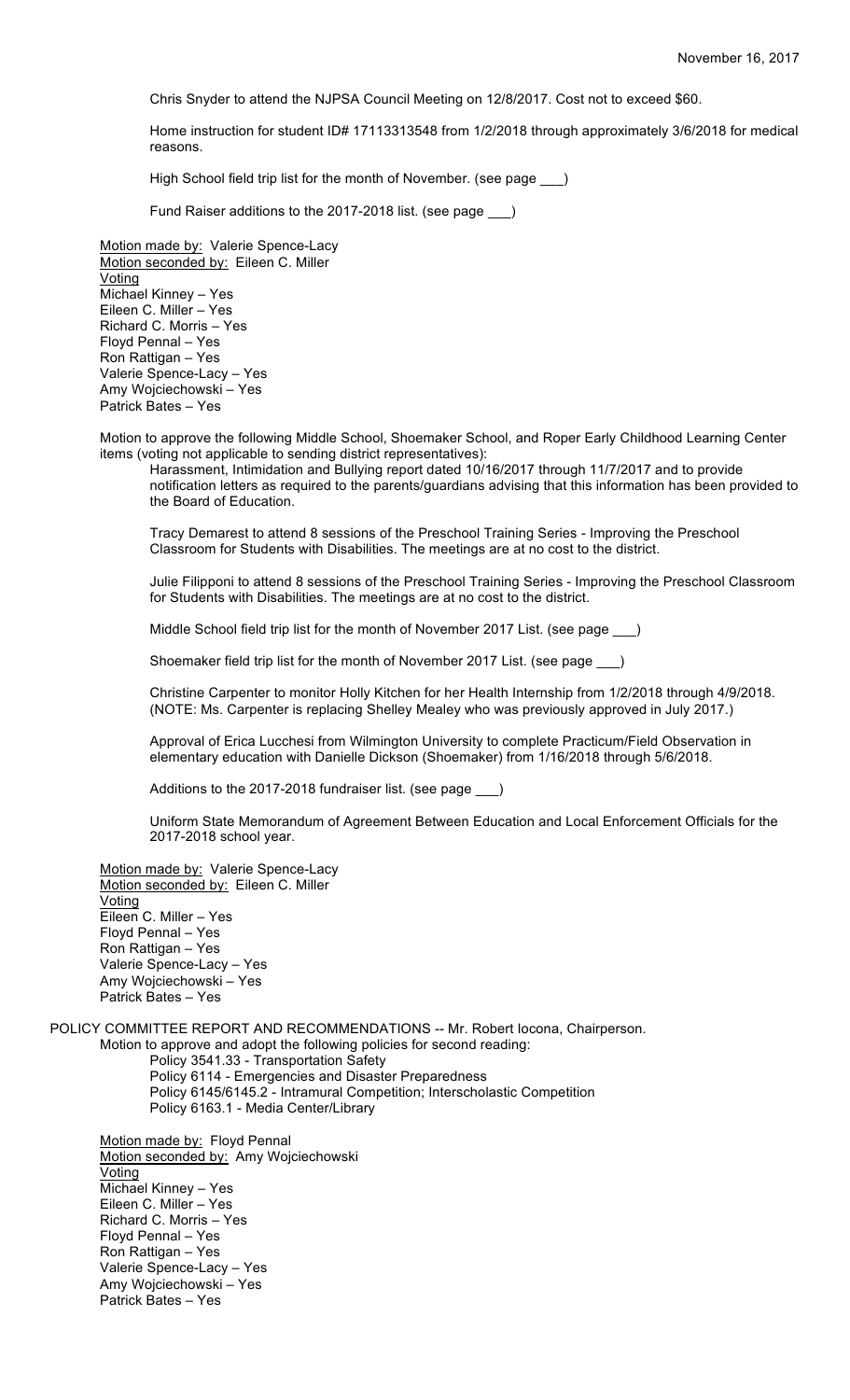PERSONNEL COMMITTEE REPORT AND RECOMMENDATIONS -- Mrs. Eileen Miller, Chairperson.

Motion to approve the following District and High School items as recommended by the Superintendent: Resignation of Ryan Tencza from the following coaching positions for the 2017-2018 school year effective 10/27/2017: Cross Country, Boys Track and Winter Track. Stipends will be pro-rated to resignation date.

Shavan Richmond as a 1:1 Swim Aide for student ID#9746241831 for the 2017-2018 swim season. Hourly rate - \$15.00 per hour. Cost shall be reimbursed by the Upper Pittsgrove Board of Education. (*pending criminal history and/or certification)*

Approval for Nancy Hennig, Food Service Staff, from 9/1/17 through 10/3/17 to work 4.5 hours per day at \$9.00 per hour. NOTE: This is a date correction from 10/1/17 to 9/1/17.

Approval for Nancy Hennig to increase her change in duties from 10/4/2017 and extend to 1/31/18 at \$14.69 per hour, 5 days per week for 5.75 hours per day.

2017-2018 salary for the Cafeteria Staff. (see page \_\_\_)

Extra Duty/Athletics for the 2017-2018 school year as follows: High School extra duty list for November. (see page \_ Athletic extra duty list for November. (see page \_

Substitutes for the 2017-2018 school year as follows: Anthonia Lleras as a substitute secretary, cafeteria aide, cafeteria worker. Judith Hitchner as a substitute secretary. Jenna Jones as a substitute teacher.

High School volunteer list for November. (see page \_\_\_)

Motion made by: Eileen C. Miller Motion seconded by: Floyd Pennal Voting Michael Kinney – Yes Eileen C. Miller – Yes Richard C. Morris – Yes Floyd Pennal – Yes Ron Rattigan – Yes Valerie Spence-Lacy – Yes Amy Wojciechowski – Yes Patrick Bates – Yes

Motion to approve the following Middle School, Shoemaker School, and Roper Early Childhood Learning Center items as recommended by the Superintendent (voting not applicable to sending district representatives): Rescind Charlene Grubb as the Shoemaker Lego Club GT Coach for the 2017-2018 school year effective 10/30/2017.

Extension of hours effective 11/1/2017 for the following staff due to the 2017-2020 WPREA Contract. Hours changed to 25 per week. Brandon Lyons

Kellilynn Clifford

Extra Duty/Athletics for the 2017-2018 school year as follows:

Charlene Grubb as a Homebound Instructor for the 2017-2018 school year. Hourly rate is per WPREA.

Shoemaker extra duty positions for Title I. (see page \_\_\_)

Curriculum extra duty payment for attending ELA and Math Network meeting. (see page \_\_\_)

Correction in rate for Marianne Wurmbach as an AM Duty Monitor (Drop-off) to \$15 per hour (paraprofessional rate) for the 2017-2018 school year.

Volunteer lists for the 2017-2018 school year as follows: William Roper ECLC volunteer list for November. (see page \_\_\_) Shoemaker volunteer list for November. (see page \_\_\_) Middle School volunteer list for November. (see page \_\_\_)

Motion made by: Eileen C. Miller Motion seconded by: Amy Wojciechowski Voting Eileen C. Miller – Yes Floyd Pennal – Abstained from the volunteer lists for Shoemaker and Middle School only. Ron Rattigan – Yes Valerie Spence-Lacy – Yes Amy Wojciechowski – Yes Patrick Bates – Yes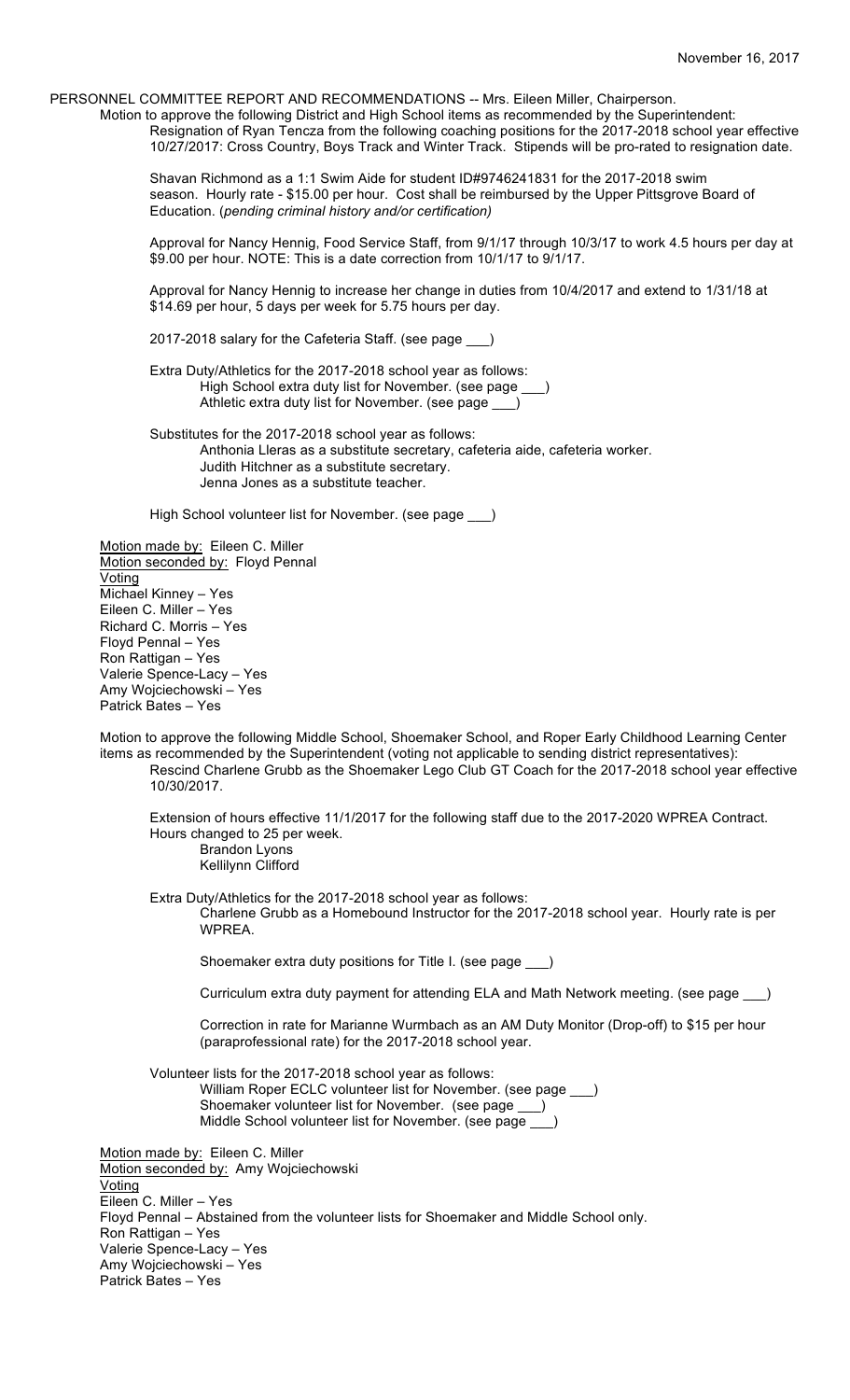FINANCE/FACILITIES/TRANSPORTATION COMMITTEE REPORT AND RECOMMENDATIONS -- Mr. Floyd Pennal, Chairperson.

Motion to approve the following financial reports (Note: Goal #3): (see Board Minutes Financial Back-up Binder for details).

Pursuant to N.J.A.C. 6A:23A-16.10 (c)3, I certify that as of October 31, 2017, no budgetary line item account has obligations and payments (contractual orders) which in total exceed the amount appropriated by the Woodstown-Pilesgrove Regional Board of Education pursuant to N.J.S.A. 18A:22-8.1 and N.J.S.A. 18A:22-8.2 and no budgetary line item account has been over-expended in violation of N.J.A.C. 6:23- 16.10 (a)1.

Board Secretary Date

 $\mathcal{L}_\text{max}$  , and the set of the set of the set of the set of the set of the set of the set of the set of the set of the set of the set of the set of the set of the set of the set of the set of the set of the set of the

The October 31, 2017, final Report of the Treasurer of School Funds for the 2017-2018 school year is in agreement with the October 31, 2017, final Report of the Board Secretary, pending audit.

Pursuant to N.J.A.C. 6A:23A-16.10(c)4, that the Woodstown-Pilesgrove Regional Board of Education certifies that as of October 31, 2017, and after review of the Secretary's Monthly Financial Report and the Treasurer's Monthly Financial Report and upon consultation with the appropriate district officials, to the best of the Board's knowledge, no major account or fund has been over-expended in violation of N.J.A.C. 6A:23A-16.10(a)1 and that sufficient funds are available to meet the district's financial obligations for the remainder of the fiscal year.

EFT's for October 2017, additional hand check payments for October 2017, and payment list for the month of November 2017.

Transfer of funds as previously approved by the Superintendent pursuant to 18A:22-8.1 for the month of October 2017.

Additional financial reports as follows:

Student Activities and Athletics for the month of October 2017. Scholarships for the month of October 2017. Odyssey of the Mind for the month of October 2017.

Woodstown Community School for the month of October 2017.

Motion made by: Floyd Pennal Motion seconded by: Eileen C. Miller Voting Michael Kinney – Yes Eileen C. Miller – Yes Richard C. Morris – Yes Floyd Pennal – Yes Ron Rattigan – Yes Valerie Spence-Lacy – Yes Amy Wojciechowski – Yes Patrick Bates – Yes

Motion to approve the following District and High School items:

Contract with Pineland Learning Center, Inc., for the attendance of high school student (NJSmart #3025993161) for the 2017-2018 school year at a tuition cost of \$52,560.00.

Authorization for the district to utilize GovDeal services to dispose of surplus property when necessary. (Note: The attached resolution will be presented when requesting disposal)

Contract with Gloucester County Special Services School District for route Y1364 to transport one high school student (NJ SMART # 4374457425) mid-day to home from Bankbridge Regional at \$58.95 per diem, plus a 7% administrative fee.

Motion made by: Floyd Pennal Motion seconded by: Amy Wojciechowski Voting Michael Kinney – Yes Eileen C. Miller – Yes Richard C. Morris – Yes Floyd Pennal – Yes Ron Rattigan – Yes Valerie Spence-Lacy – Yes Amy Wojciechowski – Yes Patrick Bates – Yes

Motion to approve the following Middle School and Elementary School items (voting not applicable to sending district representatives):

Contract with the Pilot School for the attendance of elementary school student (NJSmart #3856396553) for the 2017-2018 school year at a tuition cost of \$29,400.00.

Contract with Elk Township School District for the attendance of two elementary students at Aura Elementary School for the 2017-2018 school year at a tuition cost of \$15,815.00 per student.

Addition of middle school student (NJSmart #8023053951) to the Salem County Special Services School District Extended School Year contract, which was approved at the June 22, 2017 Board of Education meeting, in the amount of \$4,600.00.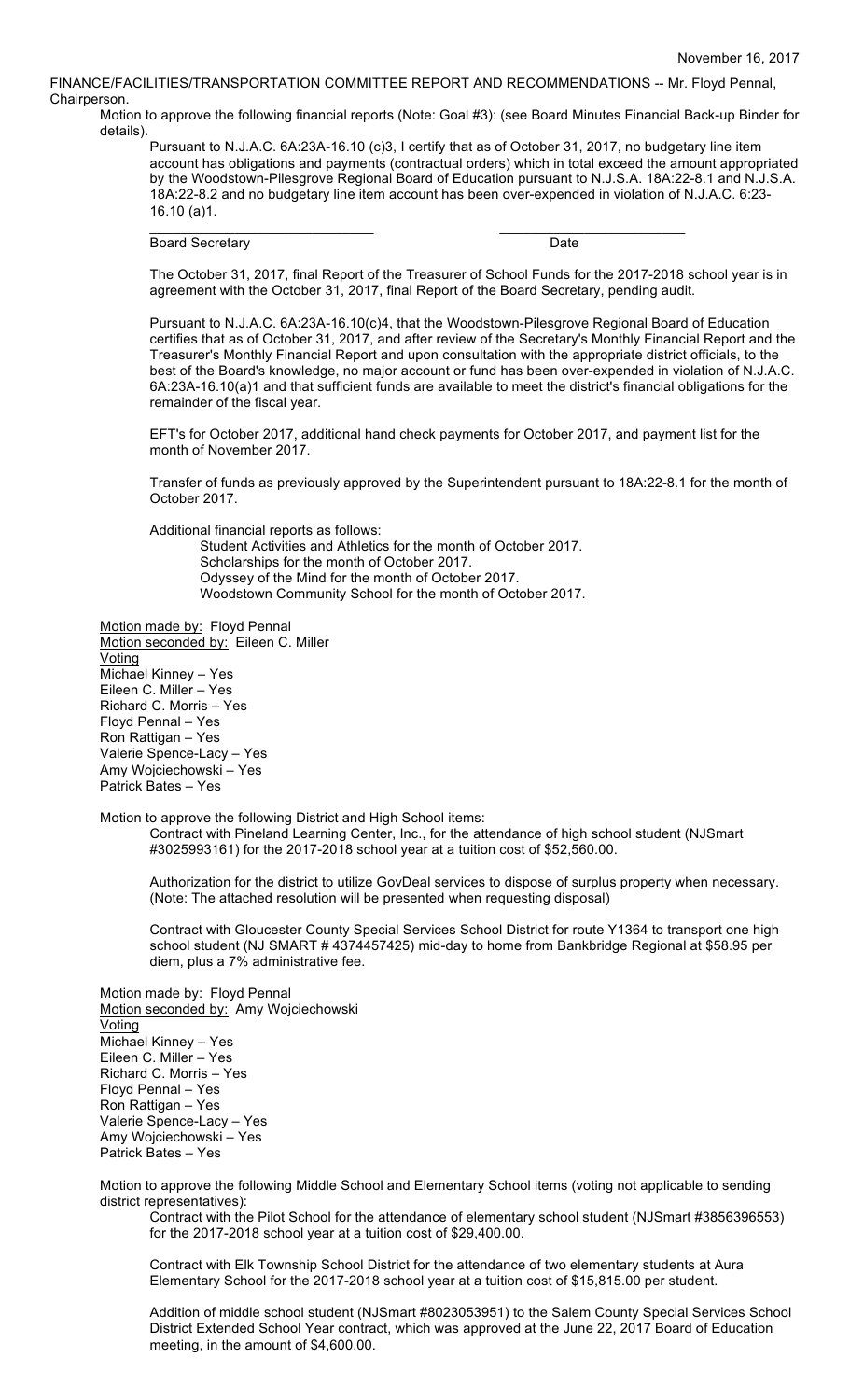Contract with Gloucester County Special Services School District for route Y1307 to transport one Pre-K student (NJ SMART # 3234327410) to Shady Lane Child Development Center beginning October 24, 2017 at a total route cost of \$275.00 per diem, plus a 7% administrative fee. The total per diem route cost may contain students from other districts and therefore the cost per diem will be prorated accordingly by GCSSSD.

Contract with Gloucester County Special Services School District for route Y1363 to transport middle school STAND students home after the school program, for approximately 20 days, beginning October 23, 2017 through May 21, 2018 at \$72.00 per diem, plus a 7% administrative fee. This route will be paid under the Title I grant.

Motion made by: Floyd Pennal Motion seconded by: Valerie Spence-Lacy **Voting** Eileen C. Miller – Yes Floyd Pennal – Yes Ron Rattigan – Yes Valerie Spence-Lacy – Yes Amy Wojciechowski – Yes Patrick Bates – Yes

#### RECESS INTO EXECUTIVE SESSION I

The Open Public Meetings Act allows the Board to enter into executive session for confidential matters (N.J.S.A. 10:4- 12b). Matters discussed in executive session will remain confidential until such time as the need for confidentiality no longer exists.

Motion that the Board of Education enter into executive session, by resolution, to discuss contracts and personnel. It is expected that the executive session will last approximately 30 minutes. The Board will reconvene in open public session immediately following. Formal action may or may not be taken as a result of the executive session. (7:37 p.m.)

Motion made by: Patrick Bates Motion seconded by: Eileen C. Miller Voting Michael Kinney – Yes Eileen C. Miller – Yes Richard C. Morris – Yes Floyd Pennal – Yes Ron Rattigan – Yes Valerie Spence-Lacy – Yes Amy Wojciechowski – Yes Patrick Bates – Yes

RESUMPTION OF PUBLIC PORTION OF THE MEETING

Motion to resume the public portion of the meeting at 8:18 p.m.

Motion made by: Patrick Bates Motion seconded by: Eileen C. Miller **Voting** Michael Kinney – Yes Eileen C. Miller – Yes Richard C. Morris – Yes Floyd Pennal – Yes Ron Rattigan – Yes Valerie Spence-Lacy – Yes Amy Wojciechowski – Yes Patrick Bates – Yes

OLD BUSINESS ITEMS – None.

#### NEW BUSINESS ITEMS

Motion to accept the official election results from the November 7, 2017, general election as certified by the Salem County Clerk as follows (all members vote): Borough of Woodstown - Two Seats, Three-Year Term: Eileen C. Miller Amy Wojciechowski Township of Pilesgrove - One Seat, Three-Year Term: Anne Nielsen

Motion made by: Patrick Bates Motion seconded by: Michael Kinney Voting Michael Kinney – Yes Eileen C. Miller – Abstained Richard C. Morris – Yes Floyd Pennal – Yes Ron Rattigan – Yes Valerie Spence-Lacy – Yes Amy Wojciechowski – Abstained Patrick Bates – Yes